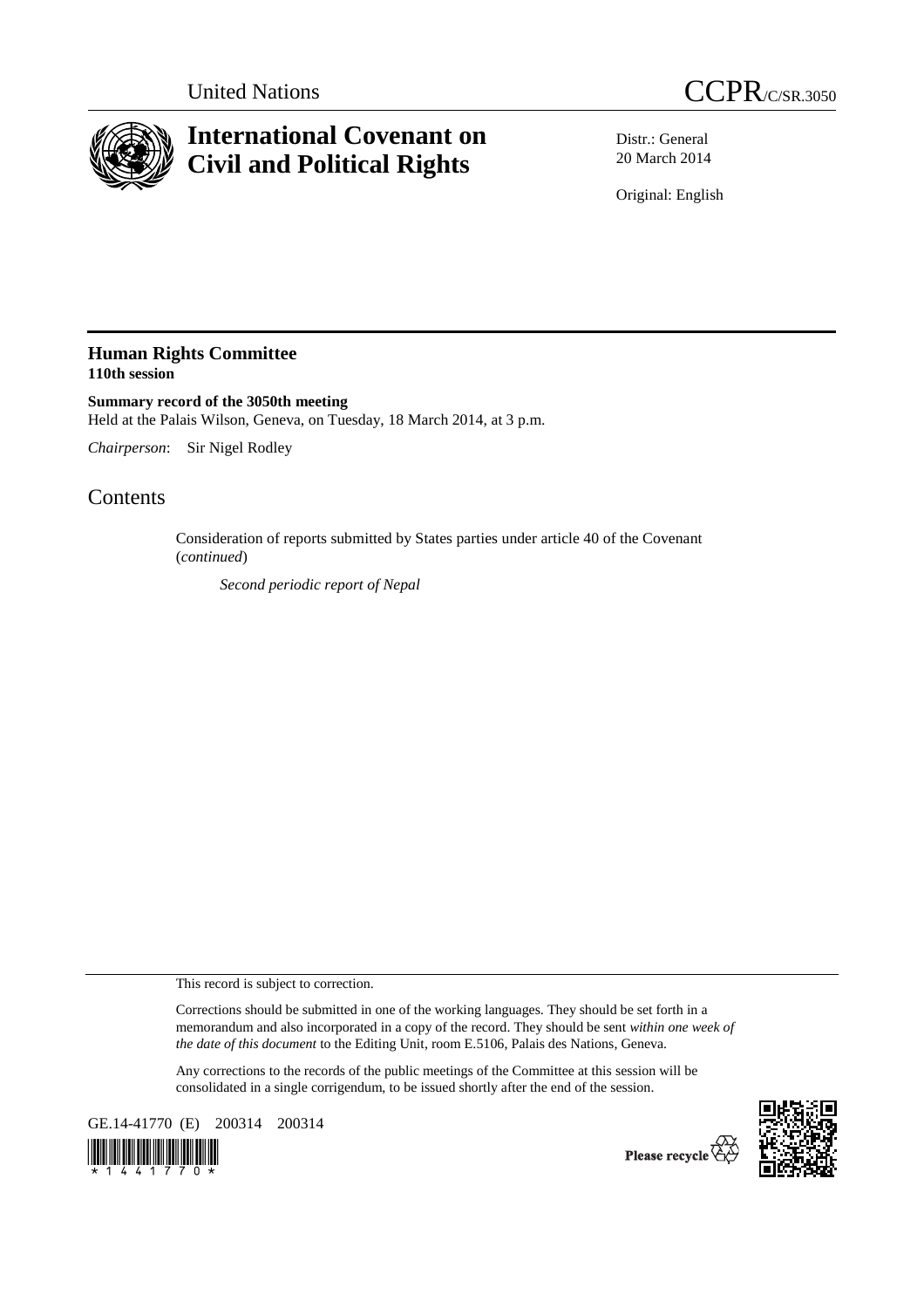*The meeting was called to order at 3 p.m.* 

### **Consideration of reports submitted by States parties under article 40 of the Covenant**  (*continued*)

 *Second periodic report of Nepal* (CCPR/C/NPL/2; CCPR/C/NPL/Q/2 and Add.1)

1. *At the invitation of the Chairperson, the delegation of Nepal took places at the Committee tabl*e.

2. **Mr. Malla** (Nepal), introducing his country's second periodic report (CCPR/C/NPL/2), said that his Government attached great importance to its human rights commitments and did its utmost to meet its reporting obligations under the Covenant and other international instruments to which Nepal was party. The report that his Government had submitted for consideration by the Committee had been prepared following a wideranging consultation process with various stakeholders, including civil society organizations. The Government viewed the dialogue with the Committee as an opportunity both to assess the current human rights situation and to identify ways of strengthening national capacity in order to ensure the continued right of the people of Nepal to exercise their fundamental freedoms.

3. Nepal was undergoing a process of socioeconomic and political transformation following a decade-long conflict and the popular movement of April 2006. The elections to a new Constituent Assembly held in 2013 had been marked by a record turnout, reflecting the aspirations of the people of Nepal for democracy, stability, peace and prosperity. The Government was giving its full support to the Assembly to help it complete the drafting of the new democratic constitution within one year. The Government was also focused on advancing the economic transformation of the country, since extreme poverty and its associated problems were the biggest threats to the realization of human rights.

4. The protection and promotion of human rights formed the cornerstone of Nepal's system of governance. The Interim Constitution was a comprehensive charter of all the major fundamental rights, enshrining a wide range of civil, political, economic, social, cultural and collective rights, as well as effective measures for their protection. The creation of an independent and impartial justice system under the Constitution had been a key factor in enhancing the protection of fundamental rights, with courts drawing extensively on the provisions of international human rights instruments.

5. The National Human Rights Commission (NHRC), an independent constitutional body, ensured the effective implementation of human rights. Under its comprehensive mandate, the Commission was empowered to conduct investigations into human rights violations on the basis of complaints filed by victims or information received from any other source and to make recommendations for action against the perpetrators of such violations. It discharged its mandate in full conformity with the Paris Principles, with the Government providing the support and funding necessary for its proper functioning. A number of other institutions also existed to address the specific human rights issues of historically marginalized groups and communities.

6. Despite a number of constraints, notably Nepal's situation as a least developed and landlocked country, the Government was implementing various human rights policies and programmes. The areas concerned by those initiatives were, among others, gender equality, social inclusion, children's rights and the rights of persons with disabilities. The strategies employed included a holistic approach to human rights, gender mainstreaming, and collaboration with civil society and development partners.

7. The Government was committed to reforming domestic legislation to bring it further into line with international human rights standards. In that regard, the proposed criminal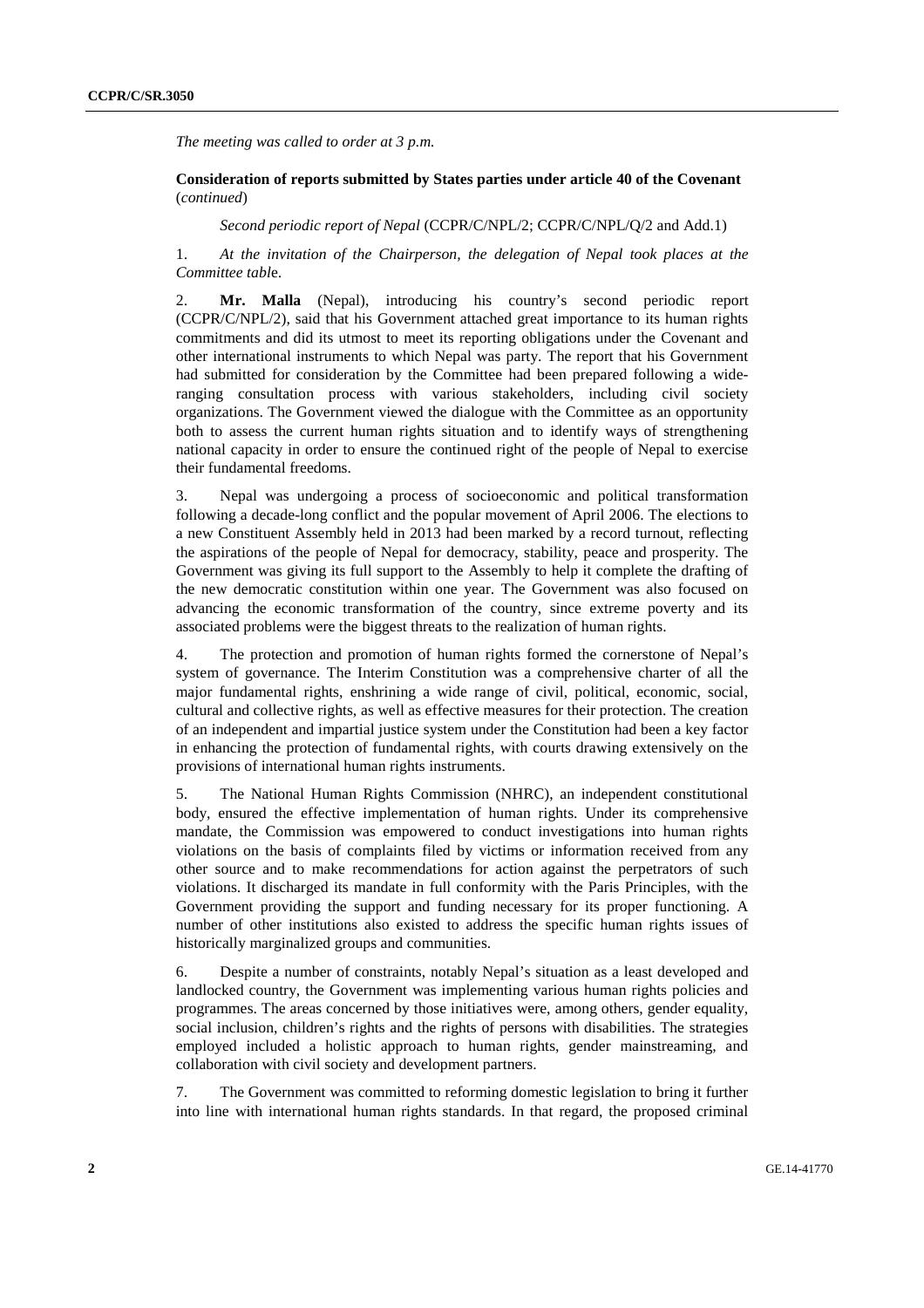code included detailed provisions on the criminalization of enforced disappearance and torture. The Government was also planning to submit to parliament a number of bills relating to the criminalization of grave breaches of the Geneva Conventions of 1949, the protection of witnesses and the rights of persons with disabilities.

8. The Government was currently preparing bills to establish transitional justice mechanisms in line with its international obligations and a recent verdict of the Supreme Court. The establishment of those mechanisms would enable conflict victims to obtain further redress and ensure that the perpetrators of the crimes committed against them would be brought to justice.

9. Transition was a difficult process, calling for an approach that took account of Nepal's specific situation and accepted international standards. His Government hoped that the international community properly appreciated reality on the ground in Nepal and would continue to support it in its progress towards sustained peace, stability, prosperity and development.

10. **Mr. Dhital** (Nepal), summarizing his Government's replies to the list of issues (CCPR/C/NPL/Q/2/Add.1), said that no law imposed any restriction on the constitutional mandate or jurisdiction of the NHRC, which enjoyed structural, functional and financial independence in line with the Paris Principles. The provision concerning a six-month limit for lodging a complaint with the NHRC in cases of human rights violations had been declared null and void by the Supreme Court, whose judgements were binding. His Government was committed to submitting a bill amending the National Human Rights Commission Act to give effect to the Supreme Court's judgement. There was no need to amend the Act with a view to extending the Commission's competence to cover investigations of human rights violations committed by army personnel, since it was already empowered to carry out such investigations.

11. Gender inequality and injustice were seen as key threats to inclusive democracy, sustainable development and the rule of law. Consequently, a range of constitutional, policy and operational measures had been adopted with a view to protecting the human rights of women. Positive discrimination was an important strategic measure that had been employed to maintain gender equality in Nepal.

12. His Government was committed to ending all stigmatization of, and discrimination against, any person on the basis of sexual orientation and gender identity. Since 2007, it had officially recognized a third-gender category on various documents. Under the amended Citizenship Rule, any Nepalese citizen who came under the third-gender category could obtain a citizenship certificate by indicating the term "other" instead of "male" or "female". A series of measures to combat caste-based discrimination had also been taken, including the establishment of the National Dalit Commission, which was responsible for the protection and promotion of the human rights of Dalits. A bill to upgrade the status of the Commission from an executive body to a statutory body was currently under consideration.

13. All forms of violence against women had been criminalized, and the law enforcement agencies and courts were responding effectively to cases of such violence. Victims' access to justice was being gradually strengthened, and the police had been instructed to record complaints and conduct investigations in accordance with the provisions of the applicable laws. The rising number of complaints lodged by victims of gender violence bore witness to increased confidence in the justice system.

14. The Constitution explicitly recognized the right to life as a fundamental right of each person. Any unlawful use of force or violation of the right to life by the State or a non-State actor was punishable under domestic legislation. As to extrajudicial killings, the Government had issued instructions to all relevant agencies ordering them to protect human lives and to punish all those involved in the commission of such acts.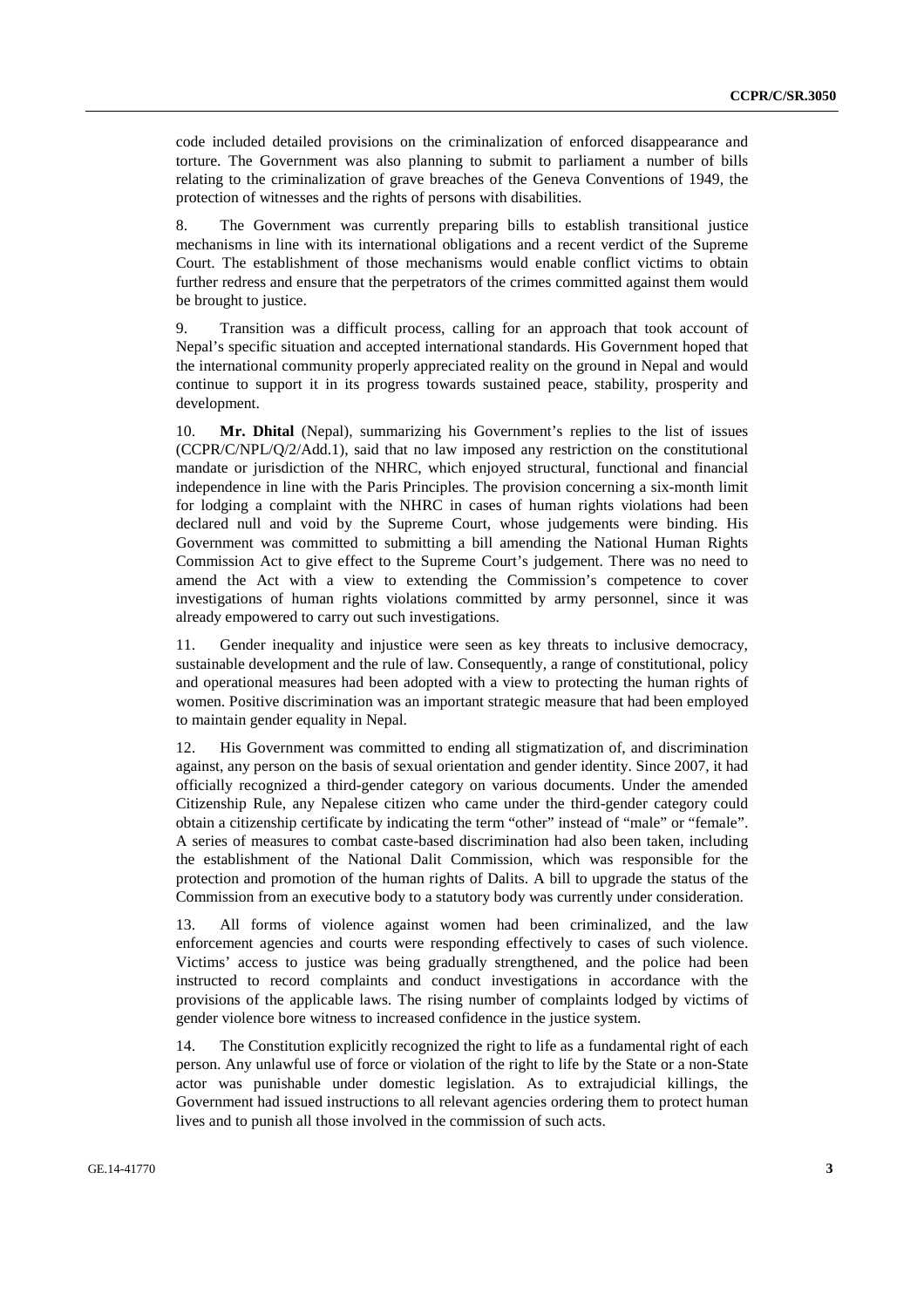15. Most of the offences that constituted torture had been criminalized; any kind of unlawful use of force, beating, serious injury or sexual offence against a detainee by any person, including a public office-holder, was punishable under domestic legislation. Furthermore, the Government was committed to enacting a law criminalizing the offence of enforced disappearance in accordance with international standards and ensuring that allegations of enforced disappearance, torture and cruel, inhuman or degrading treatment or punishment were investigated effectively and impartially.

16. Article 29 of the Interim Constitution guaranteed the right to freedom from exploitation and explicitly prohibited human trafficking, slavery or bonded labour, even in the name of custom, tradition and practice. The Office of the National Rapporteur on Trafficking in Women and Children had been established within the NHRC and had conducted several advocacy and training programmes on both trafficking and safe migration.

17. Arbitrary or unlawful detention and the holding of detainees in unofficial places of detention were prohibited under domestic laws. The Government had issued strict instructions to the security forces not to arrest any person in an arbitrary and unlawful manner. Regular training, orientation and sensitization programmes on the use of force were provided for security personnel. A number of institutions, including the NHRC and the Office of the Attorney General, were mandated to investigate any cases of arbitrary or unlawful detention that might occur.

18. The NHRC could visit places of detention and monitor custody records kept by the police, as well as services and facilities available to prisoners. It was mandated to recommend prison reforms to the Government and to take action in the event of human rights violations committed by prison officials. Likewise, the Attorney General was empowered, on the basis of complaints or information received by him or her, to investigate allegations of inhuman treatment of any person in custody and to give necessary directions to the relevant authorities in order to prevent the recurrence of such incidents.

19. Journalists and human rights defenders were able to exercise their rights freely; allegations of physical assault, death threats and reprisals by security forces were false. The Government was committed to taking legal action against the perpetrators of any such acts. Victims could lodge complaints of human rights violations with the competent body concerned, which would deal with them in accordance with the relevant laws. Regarding the activities of Tibetan refugees, they were free to enjoy rights and freedoms in accordance with the law, but when any act or activity carried out by them contravened the existing law. and thus undermined Nepal's friendly relationship with its neighbour, it was the legal duty of the Government to take action as provided for by law; such action could not be characterized as a human rights violation.

20. **Ms. Waterval** welcomed the fact that Nepal had become a party to both Optional Protocols to the Covenant but regretted the lack of statistical data in its periodic report. Regarding the autonomy of the National Human Rights Commission, she asked the delegation to clarify the statements in the written replies to the list of issues (CCPR/C/NPL/Q/2) about funding through the Consolidated Fund and about the Commission's organizational structure requiring the Government's consent. She asked the delegation to comment on reports that very few of the Commission's recommendations had been implemented and that the terms of all the Commission's members had expired in September 2013. She asked whether the Government had submitted a bill to parliament to repeal or amend the legal provisions — recently declared null and void by the Supreme Court — that restricted the lodging of complaints before the Commission and the implementation of its recommendations. She wished to know of any specific cases in which the Commission had investigated human rights violations allegedly committed by army personnel.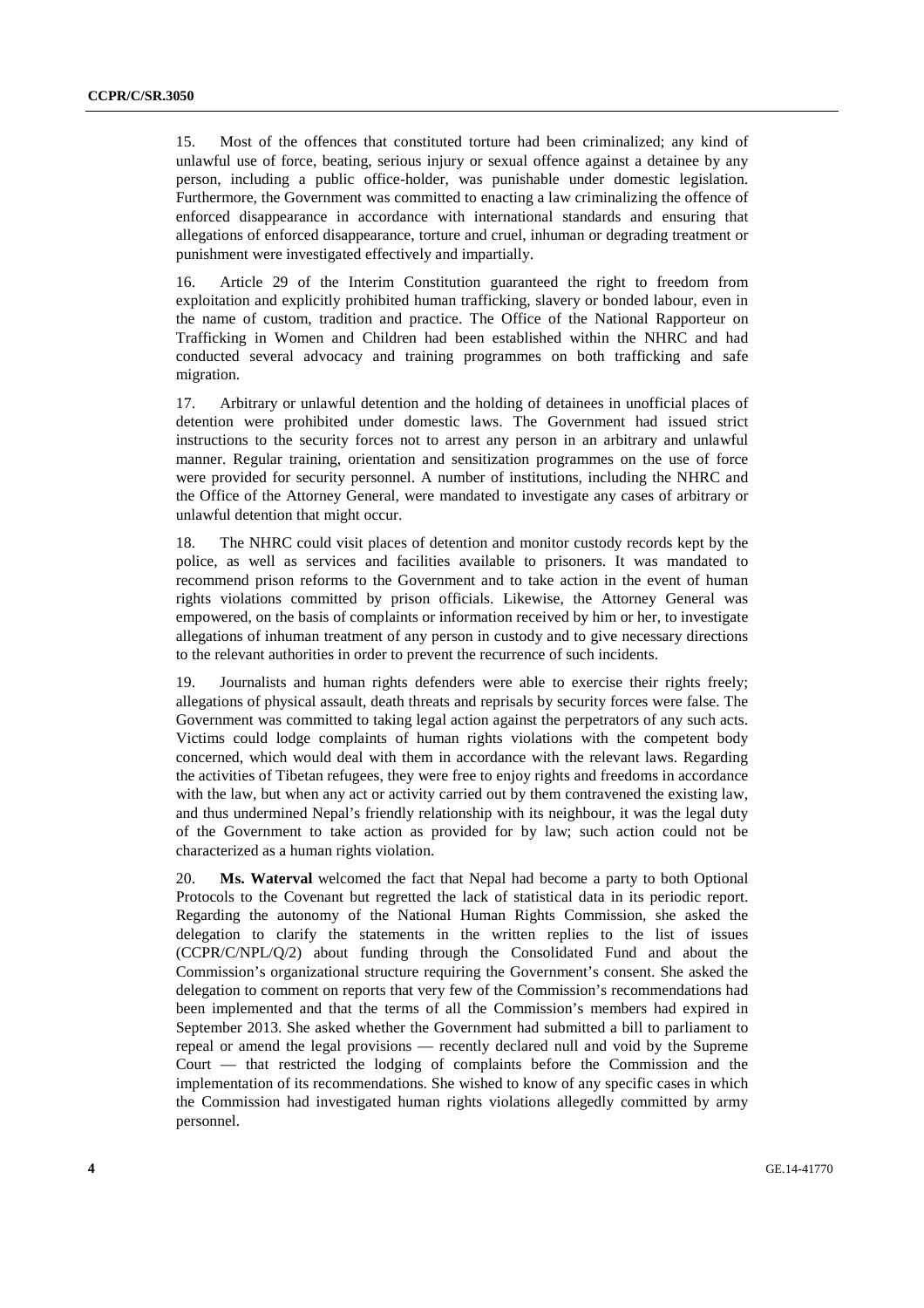21. She asked the delegation to comment on reports that members of sexual minorities had difficulties obtaining citizenship certificates. She noted that there were no women among the members of the delegation and urged the State party to draw up an action plan to raise awareness of the Domestic Violence (Crime and Punishment) Act of 2009. The definition of rape included in the Act was too narrow, and the requirement to report cases of rape within 35 days of the commission of the offence posed an obstacle to victims seeking justice. She therefore asked when the Government planned to submit a bill to parliament amending the Act. She also urged the State party to repeal the requirement to report cases of sexual abuse of children within three months of the date when the offence was committed.

22. She noted that Amnesty International had obtained official statistics from the Government on the number of reported rape cases, and wondered why that data had not been included in the report to the Committee. She asked why marital rape carried a lesser punishment than other forms of rape. She wished to know the total number of service centres for victims of domestic violence and whether those centres also functioned as shelters. She requested further information about the Gender Violence Elimination Fund. She asked what programmes or policies were in place to encourage perpetrators of domestic violence to change their behaviour.

23. She asked the delegation to comment on the fact that the National Children Policy of 2012, which aimed to end all forms of corporal punishment in schools, other institutions and the family, had not been converted into law, and on the fact that corporal punishment was lawful when used as a disciplinary measure in prisons and alternative care settings.

24. **Mr. Iwasawa** asked whether all provisions of the Covenant had the force of law in the domestic legal order, and whether the courts could directly apply those provisions. He asked the delegation to comment on reports that the right to an effective remedy was not guaranteed in Nepal and that Supreme Court judgements finding various human rights violations had not been implemented. He wished to know how the Supreme Court had used the Covenant in its judgements in the nine cases referred to in paragraph 5 of the written replies. While he welcomed the State party's ratification of the Optional Protocol to the Covenant, he regretted that the Government had not yet implemented the Committee's Views on various cases involving Nepal, and wondered how the Supreme Court's ruling of unconstitutionality against the ordinance on a transitional justice mechanism would affect the implementation of those Views. He asked whether any effective investigations had been conducted into the many cases of alleged torture and ill-treatment.

25. He hoped that the State party would soon enact a law criminalizing enforced disappearance. In the light of the unconstitutionality of the transitional justice mechanism, he wished to know how the Government intended to address the many unresolved cases of enforced disappearance that had occurred during the 11-year period of conflict. He asked if it was true that, despite the Supreme Court ruling, the content of the bill recently submitted to parliament by the Government was the same as that of the unconstitutional ordinance. He asked the delegation to comment on reports that extrajudicial killings had been widespread during the conflict and had continued afterwards, and that the police refused to register complaints of such killings or investigate them.

26. He hoped that the comprehensive bill criminalizing torture would soon be adopted by parliament. He wished to know the reasons why the Government had dismissed as biased the reports alleging that torture was systematically practised and asked what measures were being taken to make torture prevention efforts more effective.

27. **Mr. Kälin** said that a large body of evidence pointed to impunity and a lack of accountability for the serious human rights violations committed during the conflict. He asked what sentences had been imposed on military personnel and police officers involved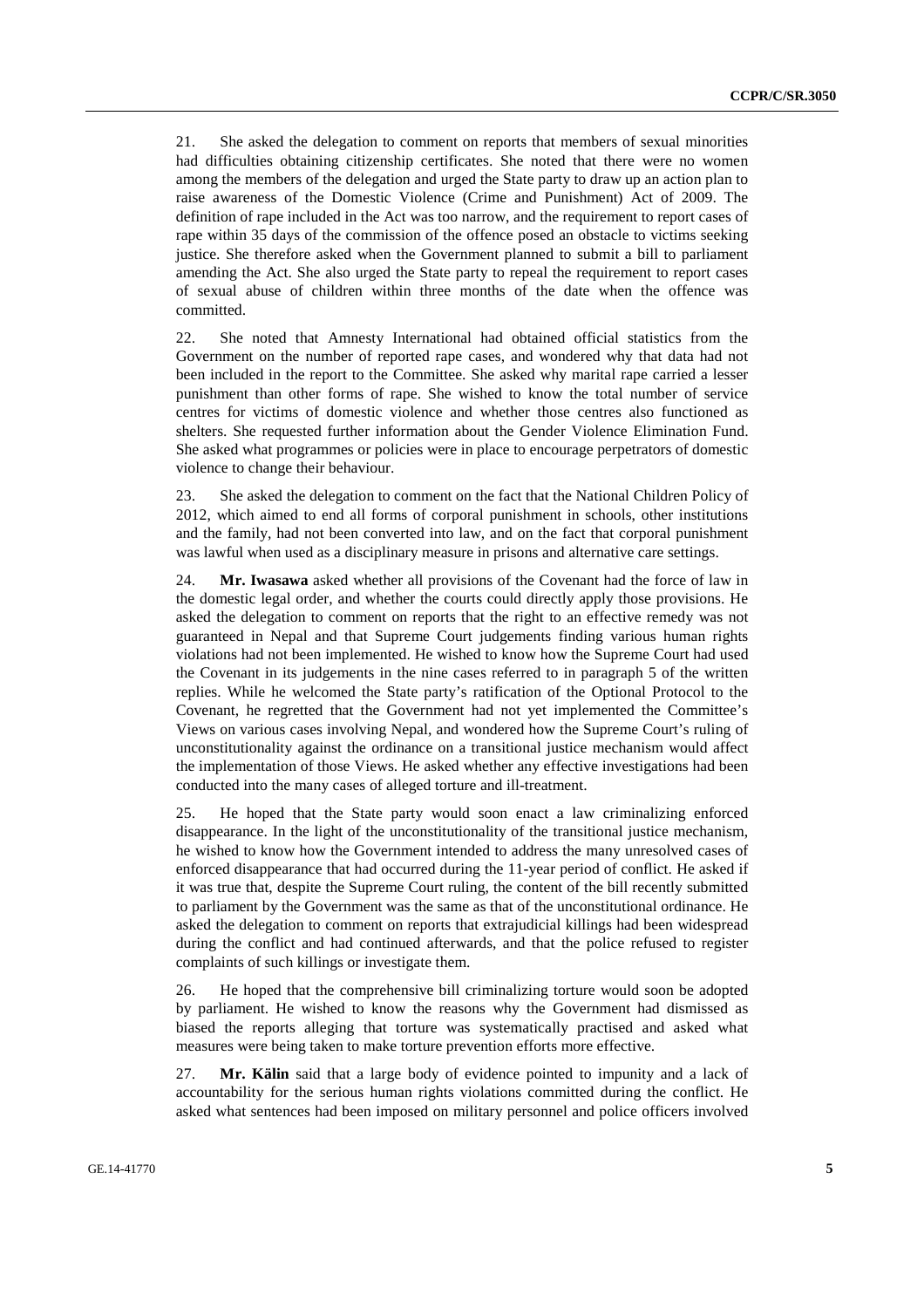in such violations. He wished to know if the Government was prepared to withdraw its bill on a transitional justice mechanism and replace it with one that was in line with the Interim Constitution and the Covenant. He sought assurances that the bill would not provide amnesty for crimes against humanity or war crimes. He wished to know the legal basis for the Government's assertion that no State officials involved in serious human rights violations enjoyed immunity.

28. He requested further information on cases in which criminal charges had been withdrawn pursuant to the State Cases Act and asked if the Government was prepared to amend the Act so that charges could not be withdrawn in cases involving human rights violations. He wondered why it had taken so long for the Government to envisage establishing vetting guidelines to prevent persons implicated in human rights violations from holding public office, and wished to know when such guidelines would be adopted and what their content would be.

29. Regarding the reply to question 4 of the list of issues, it was not appropriate to list crimes such as murder or hostage-taking as serious violations of human rights and place them in the same category as war crimes, crimes against humanity and genocide; the latter were in a different category and differed greatly from the former with respect to statutes of limitations and the possibility of amnesty. He hoped that torture and enforced disappearance would soon be criminalized in Nepalese law but noted that in 2005 the Committee against Torture had made similar recommendations, which had yet to be implemented. Measures such as scholarship programmes and the establishment of steering committees were positive but not sufficient to deal with the lack of redress for the many victims of serious human rights violations.

30. **Mr. Neuman** requested more specific information about the measures in place to discourage child marriage and other harmful traditional practices. He also requested statistical data on the impact of positive discrimination measures benefiting women in Nepal. He asked if it was correct to say that the State faced difficulties in placing women in positions where they would individually exercise a high degree of decision-making authority.

31. He requested specific information on sanctions imposed in cases of torture and on any reparation provided to victims of torture. He asked if it was true that the form of compensation known as interim relief was available to victims of other violations but not to victims of torture. He wished to know whether the State party planned to set up an independent complaint mechanism on the conduct of security forces and to amend the State Cases Act of 1992 by including torture of a child as a scheduled offence.

32. **Mr. Fathalla** asked how effective the mass media were was in spreading information about the human rights of Dalits and wished to know the extent of the economic support provided to them. He asked the delegation to provide examples of Dalits' involvement in decision-making, as well as statistical data on positive discrimination measures benefiting them. He enquired about the results of the efforts to disseminate information about the Caste-based Discrimination and Untouchability (Offence and Punishment) Act and asked whether a time frame had been established for providing training to all law enforcement officials on caste-based discrimination.

33. He requested more specific information about the budget and resources allocated to the National Dalit Commission and wished to know when the proposed bill to upgrade the status of the Commission would be adopted. He asked the delegation to provide statistical data on positive discrimination measures for ethnic and religious minorities and indigenous peoples. He wished to know more about the exceptions to equal enjoyment of the fundamental rights guaranteed by the Interim Constitution. Lastly, he requested further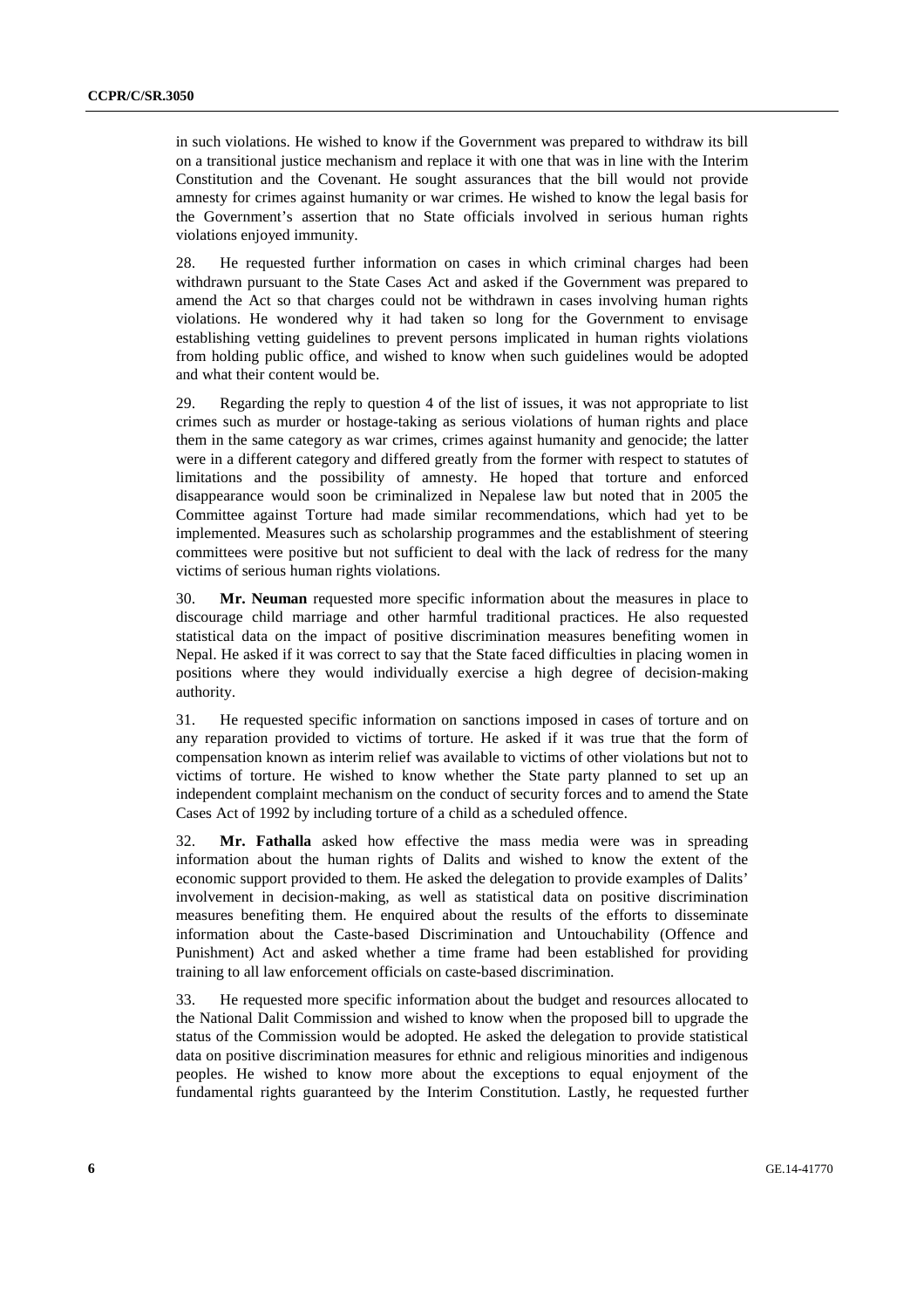details on efforts to address the difficulties in obtaining citizenship certificates for certain historically marginalized groups, particularly in the Terai.

34. **Mr. Zlatescu** said that the failure of the Nepalese authorities to abide by an informal gentlemen's agreement between Nepal, the Tibetan government-in-exile, the Office of the United Nations High Commissioner for Refugees (UNHCR) and the embassy of the United States in Nepal had led to a sharp rise in the incidence of refoulement of Tibetan refugees at the State party's border with China. Since 2006, Nepal had toughened regulations for legally resident Tibetans, who were no longer permitted to travel to restricted areas, mostly along the border with China. Anyone infringing those regulations risked arrest and even deportation.

35. Tibetans who had arrived before 1989 had the tacit right to remain in the country but their political and economic rights were limited. Those who had arrived thereafter were considered to be illegal aliens and could be deported at any time. Because of the difficulties Tibetans faced in obtaining travel documents, they could not move to third countries. He asked whether the State party would resuscitate and abide by the gentlemen's agreement, accept a proposal by UNHCR whereby incoming Tibetans would be treated as asylum seekers and not as fugitives, halt the refoulement of Tibetan asylum seekers and cease deporting Tibetan migrants found without valid travel documents within several days' walking distance of the Chinese border. If so, would the State party also investigate cases of refoulement and apply disciplinary measures to those responsible, and issue Tibetans who had arrived in the State party prior to 1989 and their children with refugee identification certificates?

36. The Committee had information demonstrating that the persecution, public chastisement, torture and assassination of so-called witches by their families and village communities continued to occur in the State party. The killing of women and children accused of witchcraft should be treated as murder. Police tended not to interfere and the perpetrators, if brought to justice at all, tended to receive light prison sentences. The domestic law of the State party contained no specific provision for their punishment. Nepal had ratified the Convention on the Elimination of All Forms of Discrimination against Women and 24 other international human rights instruments containing provisions on violence against women. The State party was expected to incorporate them into its domestic legislation. The fact that the Supreme Court had invoked the Covenant in order to repeal certain legislation was welcome, but did the State party intend to introduce legislation to prosecute and punish the perpetrators of hate crimes against women, compensate the victims of such crimes and raise public awareness of the problem?

37. **Mr. Salvioli** asked whether the State party would criminalize enforced disappearance and thereby obviate the need for family members of disappeared persons to declare them dead in order to handle family matters, such as inheritance, when dealing with the authorities. He also asked whether the State party had a DNA database of citizens and whether it would implement a national programme of exhumation in order to help families identify missing people.

#### *The meeting was suspended at 5.05 p.m. and resumed at 5.20 p.m.*

38. **Mr. Dhakal** (Nepal) said that a bill on reform of the transitional justice mechanism had been submitted to parliament, which would have the final word on its approval. The Supreme Court had earlier ruled that the ordinance promulgating the mechanism in 2013 should be suspended and brought into line with international law. When legislation was passed, it would be possible to bring to justice persons who had committed grave human rights offences during the conflict.

39. The National Human Rights Commission was administratively and financially independent. It was financed by the Consolidated Fund, which did not require